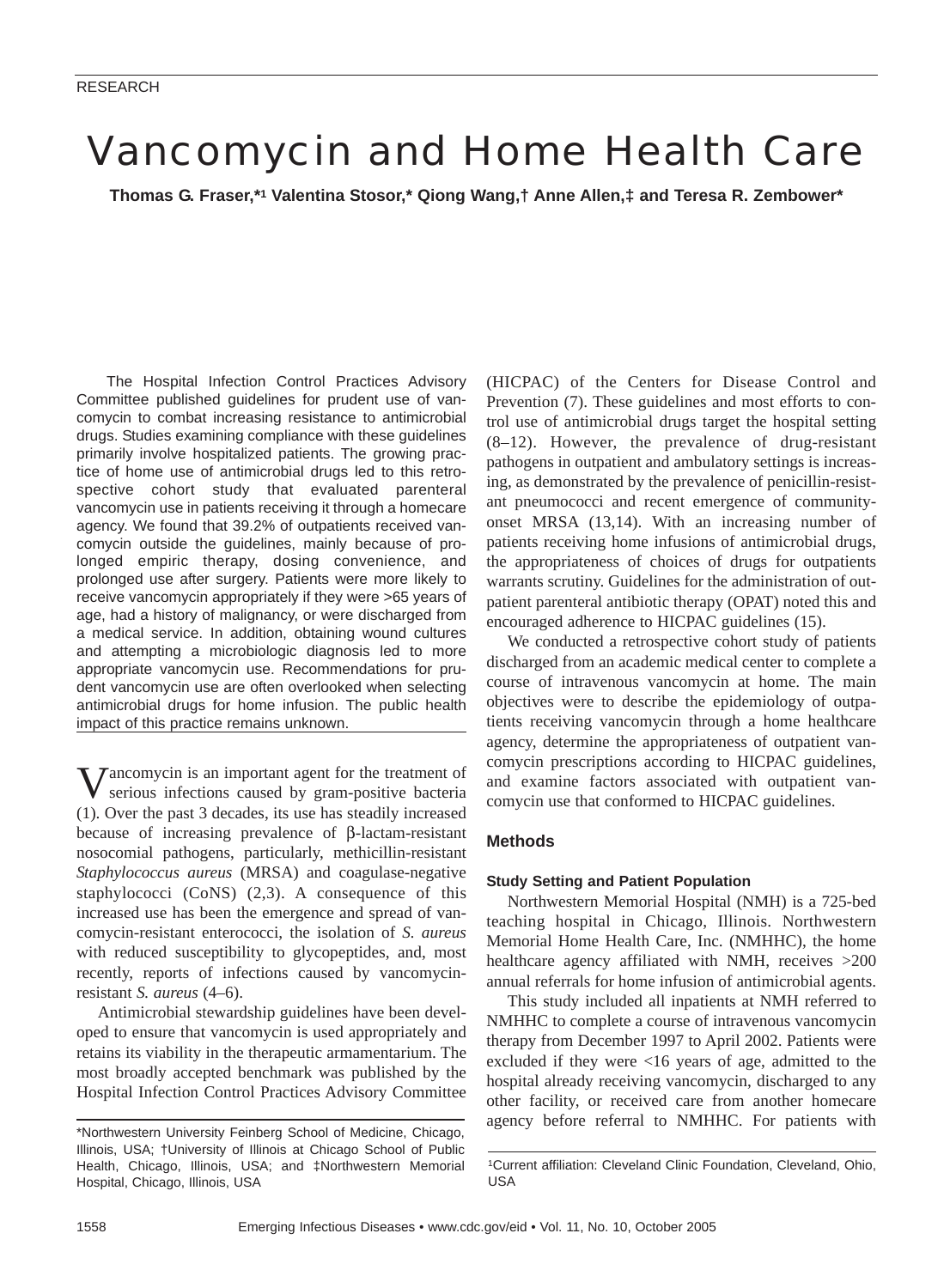multiple referrals to NMHHC for vancomycin therapy, only their first treatment episode was included. During this study, although vancomycin use guidelines were published and distributed within NMH, no formal enforcement policy existed within the hospital or homecare setting. The institutional review board of Northwestern University reviewed and approved the study protocol.

# **Clinical Data**

All data were originally collected as part of routine patient care. For this study, clinical data were abstracted retrospectively by review of existing inpatient medical records, home health referral forms, and the inpatient pharmacy database. The data abstractor had no part in the original data collection. The following data were abstracted: demographic information, length of hospital stay, admitting service, insurance status, allergy to β-lactam antimicrobial drugs, level of serum creatinine on the day of discharge, history of end-stage renal disease requiring dialysis, infectious diseases consultation, use of vancomycin in the hospital, reason(s) for vancomycin use, and discharge diagnoses per ICD-9 codes. ICD-9 codes were used to calculate a mean Charlson comorbidity score for each patient (16,17). With 1 exception, the presence of infectious syndromes was determined by review of ICD-9 diagnoses. A diagnosis of bloodstream infection was assigned if multiple positive blood cultures were documented, regardless of coded diagnoses. Because of the retrospective nature of the evaluation, all recorded allergies to β-lactam antimicrobial drugs were considered potentially serious.

# **Microbiologic Data**

The microbiology records spanning the length of the hospitalization for each patient were reviewed. A microbiologic evaluation occurred if cultures were obtained that reasonably corresponded to the infectious diagnosis requiring the use of vancomycin. Record review focused on collection of cultures from blood, other sterile sites, urine, sputum, intravenous catheters or other foreign bodies, and wounds or tissues. Bacterial isolates that were specifically recorded were gram-positive organisms whose treatment might prompt or warrant the use of vancomycin, including methicillin-susceptible *S. aureus*, MRSA, CoNS, streptococci, ampicillin-resistant or -susceptible enterococci, and *Corynebacterium jeikeium*.

# **Evaluation of Vancomycin Use**

HICPAC guidelines served as the basis for determining whether patients received parenteral vancomycin per guidelines or outside guidelines (Table 1). The guidelines pertaining to prophylaxis for endocarditis (1C), surgical procedures (1D and 2A), and low-birthweight infants (2G) did not apply and were disregarded.

In addition, vancomycin use was determined to fall outside HICPAC guidelines for the following situations: 1) treatment of CoNS from superficial wound swabs, or respiratory or urine specimens unless they occurred in the setting of bacteremia; 2) dosing convenience defined as initial treatment with a β-lactam antimicrobial drug during hospitalization with a therapeutic change to vancomycin within 24 h of discharge that was not dictated by culture results or

- 1) Situations in which use of vancomycin is appropriate
	- A) Treatment of serious infections caused by B-lactam-resistant, gram-positive organisms
	- B) Treatment of infections caused by gram-positive microorganisms in patients with serious allergies to  $\beta$ -lactam antimicrobial agents
	- C) Prophylaxis, as recommended by the American Heart Association, after certain procedures in patients at high risk for endocarditis
	- D) Prophylaxis for major surgical procedures involving implantation of prosthetic materials or devices at institutions that have a high rate of infections caused by MRSA or methicillin-resistant Staphylococcus epidermidis
- 2) Situations in which use of vancomycin should be discouraged
	- A) Routine surgical prophylaxis, unless patient has life-threatening allergy to  $\beta$ -lactam antimicrobial drugs
	- B) Empiric antimicrobial therapy for febrile neutropenic patient, unless evidence indicates patient has infection caused by grampositive microorganisms and prevalence of MRSA infections in hospital is substantial
	- C) Treatment in response to single blood culture positive for coagulase-negative staphylococci, if other blood cultures taken during same timeframe are negative
	- D) Continued empiric use for presumed infections in patients whose cultures are negative for  $\beta$ -lactam-resistant gram-positive microorganisms
	- E) Systemic or local (e.g., antimicrobial drug lock therapy)† prophylaxis for infection or colonization of intravascular catheters
	- F) Eradication of MRSA colonization G) Routine prophylaxis for very-low-birthweight infants
	- H) Routine prophylaxis for dialysis patients
	- I) Treatment (chosen for dosing convenience) of infections caused by  $\beta$ -lactam-sensitive, gram-positive microorganisms in patients with renal failure
- \*Summarized from reference 7. HICPAC, Hospital Infection Control Practices Advisory Committee; MRSA, methicillin-resistant Staphylococcus aureus. †Instilling a high concentration of antimicrobial drug to which organism is susceptible into lumen of catheter in attempt to sterilize it.

Table 1. HICPAC guidelines for prudent use of parenteral vancomycin\*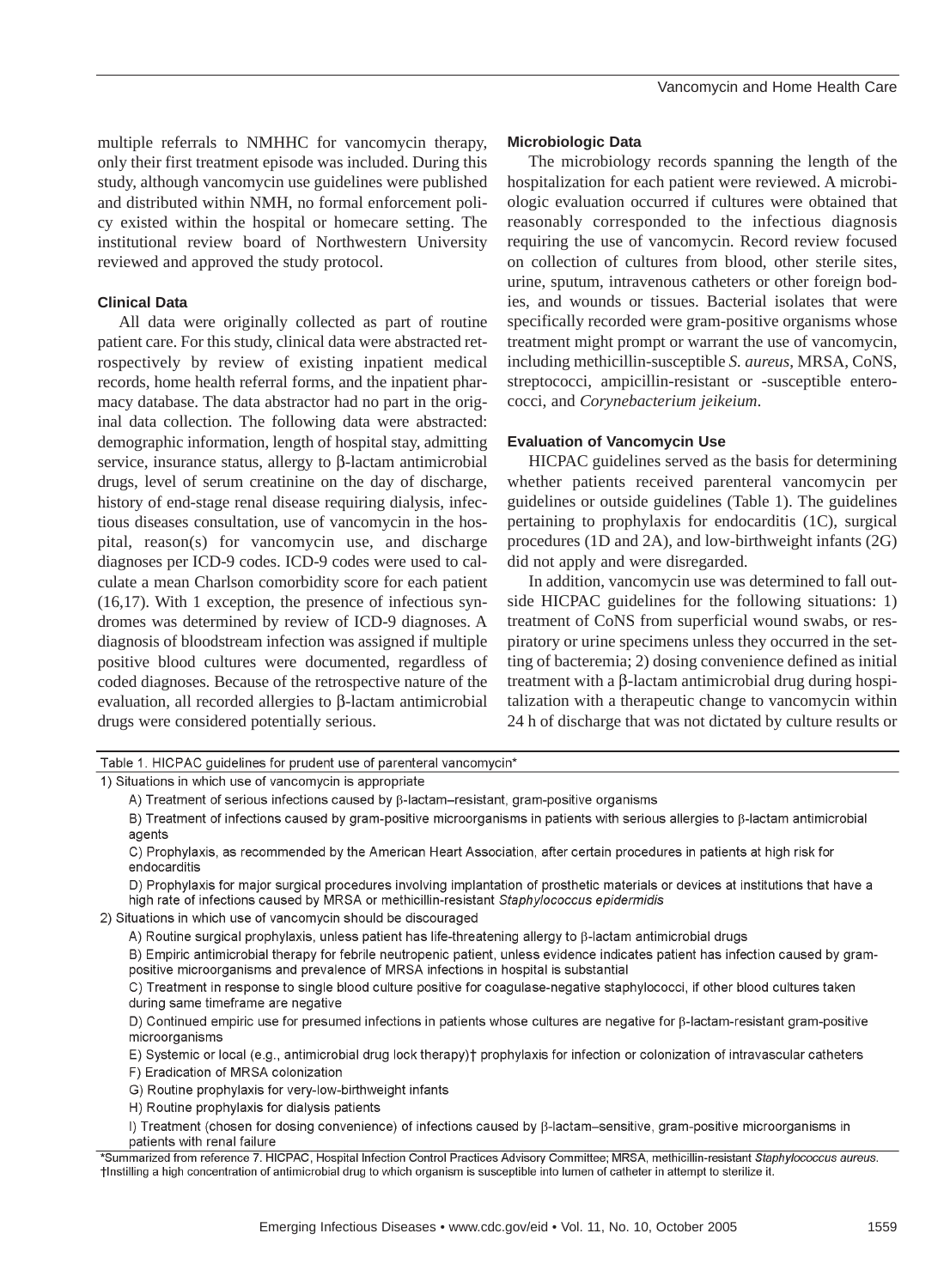#### RESEARCH

allergy; 3) prolonged administration of an antimicrobial agent after implantation of prosthetic materials; 4) treatment of cellulitis without identification of a β-lactamresistant pathogen (additionally, the empiric switch to vancomycin because of slow resolution of cellulitis was considered noncompliant use); and 5) ongoing treatment of infection in a patient with a history of MRSA colonization in the absence of a diagnostic culture. If the use of vancomycin met >1 of these specified criteria, each was included in data collection.

#### **Statistical Analysis**

Data were collected on a standardized form and entered onto spreadsheets (Excel 2000, Microsoft Corporation, Redmond, WA, USA). To evaluate predictors for compliance with vancomycin use guidelines, discrete variables were described by percentages and compared by using chisquare or Fisher exact tests as appropriate. Continuous variables were described by means and evaluated by using Student t test. Variables with a p value  $\leq 0.05$  by univariate analysis were evaluated by stepwise logistic regression for inclusion in the final model. SAS version 8.2 for personal computers (SAS Institute Inc., Cary, NC, USA) was used for statistical analysis.

#### **Results**

During the study period, NMHHC received 323 patient referrals for continuation of parenteral vancomycin therapy after hospitalization. The records of 27 patients (8.4%) could not be located and were not included in the study. Thus, the final analysis included 296 patients. Table 2 summarizes the criteria that determined whether vancomycin was prescribed within HICPAC guidelines. One hundred eighty patients (60.8%), 5 of whom met >1 criteria for appropriate use, received vancomycin within guidelines. A total of 118 (65.6%) were treated for infections caused by β-lactam-resistant, grampositive bacteria. Sixty-seven patients (37.2%) received vancomycin for a reported allergic reaction to β-lactam antimicrobial drugs. Although only the first referral for home vancomycin was analyzed for each patient, 44 (14.9%) were referred multiple times to receive vancomycin as outpatients (2–8 referrals per patient) during this study.

Of the 296 patients, 116 (39.2%), 8 of whom met  $>1$ criteria, received vancomycin outside HICPAC guidelines. Eighty-four (72.4%) cases were for continued empiric treatment of presumed infections in patients whose cultures were negative or not obtained. This practice was prevalent across all services. Dosing convenience led to the use of the drug in  $18$  (15.5%) patients,  $12$  (67%) of whom were admitted to a medical service. In 13 patients (11.2%), home-infusion vancomycin was continued after major surgical procedures involving implanted devices. This practice occurred exclusively in orthopedic and neurosurgery services. Finally, in 9 patients (7.8%), vancomycin was used to treat infection with a CoNS isolate from a single blood culture.

Demographic and clinical characteristics are shown in Table 3. Patients whose use of vancomycin followed guidelines were older than those whose use did not follow guidelines (mean age 53.6 years vs. 48.9 years,  $p = 0.016$ ). No significant differences were noted in sex or ethnicity, although African-Americans showed a trend toward receiving vancomycin within guidelines ( $p = 0.054$ ). Appropriate vancomycin use was more likely after a longer mean hospital stay (12.2 days vs. 9.5 days,  $p =$ 0.007). No significant differences were noted in the mean Charlson comorbidity score or frequency of diagnosed coexisting medical conditions between the 2 groups with the exception of a history of malignancy (21.7% vs. 10.3%,  $p = 0.012$ ) among patients who received vancomycin according to guidelines. Insurance status did not differ between groups.

Compliance with HICPAC guidelines varied according to the inpatient prescribing service. Appropriate prescriptions for vancomycin were more likely to be preceded by discharge from a medical service (60.0% vs. 37.9%, p<0.001). This finding was true both for discharges from general medicine and medical subspecialty services, with the exception of hematology/oncology. More episodes of vancomycin infusion outside guidelines followed discharge from a surgical service (59.5% vs. 37.2%, p<0.001), namely, orthopedic and neurosurgery services (35.3% vs. 17.2%,

| Table 2. Comparison of HICPAC guidelines with home infusion use of vancomycin in 296 patients*        |            |
|-------------------------------------------------------------------------------------------------------|------------|
|                                                                                                       | No. (%)    |
| Manner in which vancomycin use met guidelines                                                         | 180 (60.8) |
| Treatment of infections with $\beta$ -lactam-resistant, gram-positive bacteria                        | 118 (65.6) |
| Treatment of gram-positive infections in patients with allergies to $\beta$ -lactam agents            | 67 (37.2)  |
| Manner in which vancomycin use did not meet guidelines                                                | 116 (39.2) |
| Continued empiric vancomycin use in patients with negative or no cultures                             | 84 (72.4)  |
| Use of vancomycin for dosing convenience                                                              | 18 (15.5)  |
| Prolonged administration of antimicrobial drugs after implantation of prosthetic materials or devices | 13(11.2)   |
| Treatment of a single blood culture showing coagulase-negative staphylococci                          | 9(7.8)     |

\*Some patients fulfilled >1 criteria. HICPAC, Hospital Infection Control Practices Advisory Committee.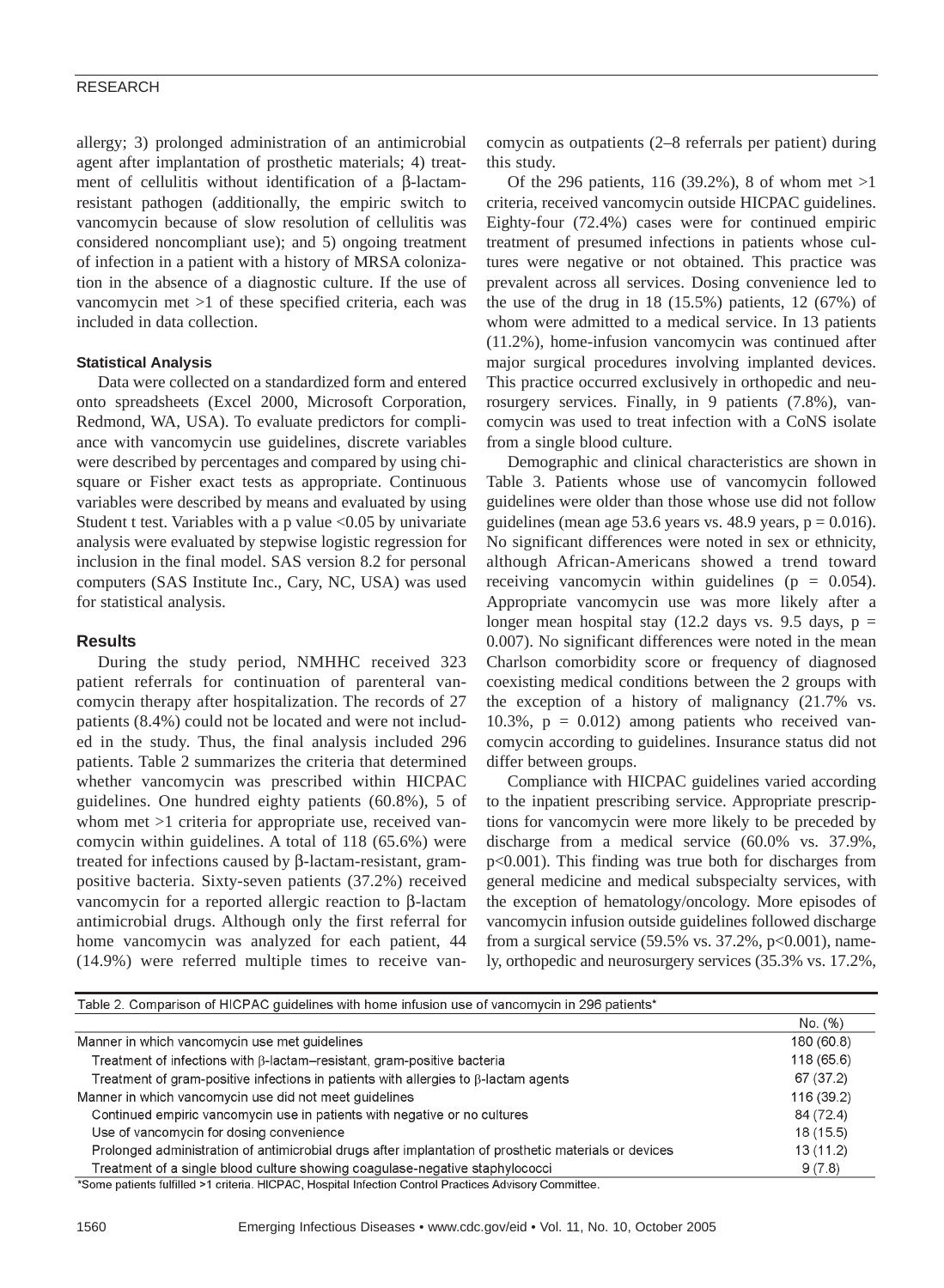| Characteristic                                                                                                             | Use per guidelines, $N = 180$ | Use outside guidelines, $N = 116$ | p value† |
|----------------------------------------------------------------------------------------------------------------------------|-------------------------------|-----------------------------------|----------|
| Mean age, years (range)                                                                                                    | 53.6 (19-90)                  | 48.9 (19-86)                      | 0.016    |
| Male, no. (%)                                                                                                              | 109 (60.6)                    | 76 (65.5)                         | 0.389    |
| Ethnicity, no. (%)                                                                                                         |                               |                                   |          |
| Caucasian                                                                                                                  | 100 (55.6)                    | 75 (64.7)                         | 0.120    |
| African-American                                                                                                           | 52(28.9)                      | 22 (19.0)                         | 0.054    |
| Asian                                                                                                                      | 3(1.7)                        | 0                                 | 0.283    |
| Hispanic                                                                                                                   | 7(3.9)                        | 2(1.7)                            | 0.490    |
| Other                                                                                                                      | 18(10.0)                      | 15(12.9)                          | 0.434    |
| Mean length of stay, days (range)                                                                                          | $12.2(2 - 52)$                | $9.5(2 - 67)$                     | 0.007    |
| Coexisting conditions, no. (%)                                                                                             |                               |                                   |          |
| Diabetes mellitus                                                                                                          | 47 (26.1)                     | 28(24.1)                          | 0.703    |
| Malignancy                                                                                                                 | 39(21.7)                      | 12(10.3)                          | 0.012    |
| Spinal cord injury                                                                                                         | 28(15.6)                      | 13(11.2)                          | 0.290    |
| Decubitus ulcer                                                                                                            | 31(17.2)                      | 11(9.5)                           | 0.063    |
| Acute renal failure                                                                                                        | 15(8.3)                       | 6(5.2)                            | 0.301    |
| <b>ESRD</b>                                                                                                                | 5(2.8)                        | 1(0.9)                            | 0.409    |
| Immunocompromised status                                                                                                   | 10(5.6)                       | 8(6.9)                            | 0.637    |
| <b>HIV</b>                                                                                                                 | 3(1.7)                        | 1(0.9)                            | 1.000    |
| Charlson score, mean (range)                                                                                               | $1.4(0-8)$                    | $1.1(0-14)$                       | 0.217    |
| Insurance status, no. (%)                                                                                                  | 176 (97.8)                    | 116 (100)                         | 0.158    |
| Private                                                                                                                    | 121 (67.2)                    | 86 (74.1)                         | 0.205    |
| Medicare                                                                                                                   | 74 (41.1)                     | 36(31.0)                          | 0.080    |
| Medicaid                                                                                                                   | 48 (26.7)                     | 25(21.6)                          | 0.319    |
| Discharging service, no. (%)                                                                                               |                               |                                   |          |
| Medical                                                                                                                    | 108 (60.0)                    | 44 (37.9)                         | < 0.001  |
| General medicine                                                                                                           | 66 (36.7)                     | 29 (25.0)                         | 0.036    |
| Medicine subspecialties                                                                                                    | 29(16.1)                      | 10(8.6)                           | 0.063    |
| Hematology/oncology                                                                                                        | 13(7.2)                       | 5(4.3)                            | 0.306    |
| Surgical                                                                                                                   | 67 (37.2)                     | 69 (59.5)                         | < 0.001  |
| General surgery                                                                                                            | 2(1.1)                        | 4(3.5)                            | 0.215    |
| <b>Transplant surgery</b>                                                                                                  | 5(2.8)                        | 6(5.2)                            | 0.350    |
| Vascular surgery                                                                                                           | 14(7.8)                       | 7(6.0)                            | 0.569    |
| Orthopedics/neurosurgery                                                                                                   | 31(17.2)                      | 41 (35.3)                         | < 0.001  |
| Other surgical subspecialties                                                                                              | 15(8.3)                       | 11(9.5)                           | 0.733    |
| Other hospital services                                                                                                    | 5(2.8)                        | 3(2.6)                            | 1.000    |
| Consultation by infectious diseases, no. (%)                                                                               | 85 (47.2)                     | 58 (50.0)                         | 0.641    |
| *ESRD, end-stage renal disease requiring dialysis; immunocompromised status, immunocompromised from causes other than HIV. |                               |                                   |          |

Table 3. Demographic and clinical characteristics of 296 patients referred for home infusions of vancomycin from December 1997 through May 2002\*

†Values <0.05 were considered significant.

p<0.001). Inpatient consultation by an infectious diseases specialist did not affect the appropriateness of home vancomycin prescriptions by managing services ( $p = 0.641$ ).

The infection diagnoses of patients referred for home infusions of vancomycin are outlined in Table 4. Patients were more likely to receive vancomycin per guidelines in the setting of bloodstream  $(33.9\% \text{ vs. } 13.8\%, \text{ p} < 0.001)$  and urinary tract infections (20% vs.  $11.2\%$ ,  $p = 0.042$ ). The microbiologic investigations undertaken and the organisms identified during hospitalization are delineated in Table 5. Appropriate use of vancomycin was more likely to follow an attempt to make a microbiologic diagnosis (96.1% vs. 77.6%, p<0.001). More blood, urine, and wound cultures were obtained in this group, and the number of cultures obtained was higher when vancomycin was used appropriately.

Results of the multivariate analysis are shown in Table 6. Patients <65 years of age were less likely to receive appropriate vancomycin (odds ratio [OR] 0.50, 95% confidence interval [CI] 0.26–0.94). Appropriate use of vancomycin was more likely to occur after discharge from a medical service rather than a surgical service (OR 2.62, 95% CI 1.53–4.48). Although discharge from a hematology/oncology service was not associated with appropriate use of vancomycin, patients with a history of malignancy were more likely to receive vancomycin within HICPAC guidelines (OR 3.02, 95% CI 1.40–6.53). Obtaining a wound culture was associated with appropriate use of vancomycin (OR 2.08, 95% CI 1.19–3.64). Finally, patients who underwent any microbiologic evaluation were more likely to receive appropriate vancomycin through home care (OR 5.93, 95% CI 2.26–15.54).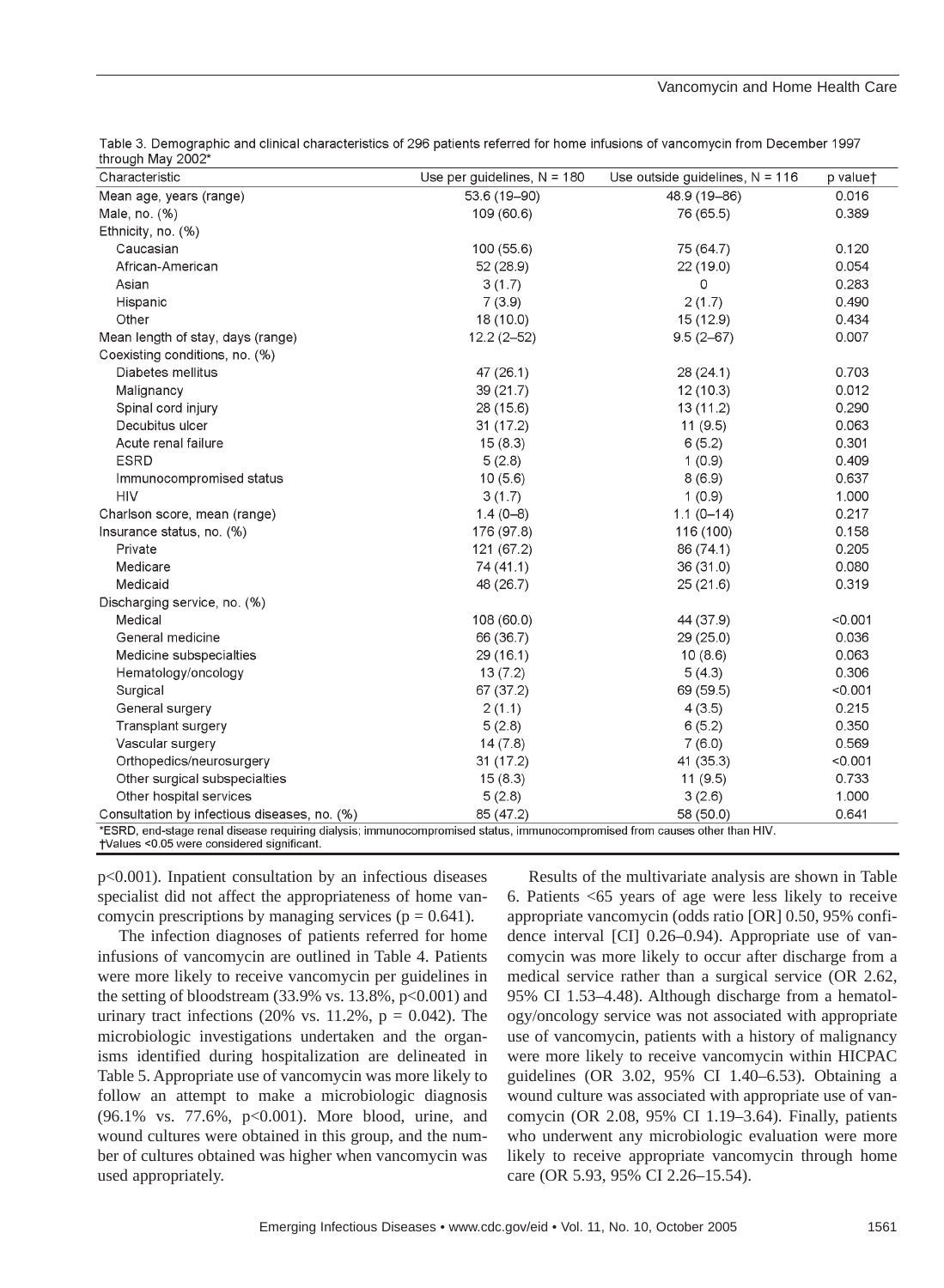#### RESEARCH

Table 4. Infection diagnoses in patients referred for home infusions of vancomycin

| Diagnosis*                          | Use per guidelines, no. $(\%)$ , N = 180 | Use outside guidelines, no. $(\%)$ , N = 116 | p valuet |
|-------------------------------------|------------------------------------------|----------------------------------------------|----------|
| Skin or soft tissue infection       | 89 (49.4)                                | 51(44.0)                                     | 0.356    |
| Osteomyelitis or septic arthritis   | 30(16.7)                                 | 25(21.6)                                     | 0.294    |
| Postoperative wound infection       | 38(21.1)                                 | 19 (16.4)                                    | 0.310    |
| Orthopedic device-related infection | 5(2.8)                                   | 7(6.0)                                       | 0.227    |
| Central nervous system infection‡   | 3(1.7)                                   | 6(5.2)                                       | 0.161    |
| Urinary tract infection             | 36(20.0)                                 | 13(11.2)                                     | 0.042    |
| Pneumonia                           | 9(5.0)                                   | 1(0.9)                                       | 0.095    |
| Bloodstream infection               | 61 (33.9)                                | 16 (13.8)                                    | < 0.001  |
| Vascular device infection           | 21(11.7)                                 | 10(8.6)                                      | 0.398    |
| Infective endocarditis              | 8(4.4)                                   | 5(4.3)                                       | 0.956    |
| *Some patients had >1 diagnosis.    |                                          |                                              |          |

†Values <0.05 were considered significant.

tincludes shunt infections.

# **Discussion**

This study examined a large group of patients referred for home infusions of vancomycin over a 5-year period and applied established guidelines to determine if outpatient use conformed to a widely accepted benchmark. A total of 39.2% of the prescriptions were given outside guidelines. Several authors have applied these HICPAC guidelines to evaluate inpatient use of vancomycin and found the incidence of outside guidelines use to range from 36% to 79% (11,12,18,19). Our study, however, is the first to critically evaluate the appropriateness of vancomycin in the outpatient setting.

The most common reason for outside guidelines use of vancomycin was continuation of empiric therapy in patients without a culture-defining indication. Singer et al. have found similar results in hospitalized patients (12). In contrast, other studies found that the most common reasons for inappropriate inpatient prescriptions for vancomycin were surgical prophylaxis and failure to modify prescriptions for antimicrobial drugs based on culture results (19,20).

We found that the other reasons for vancomycin use outside guidelines were dosing convenience, prolonged use after surgical procedures, and treatment of CoNS isolated from a single blood culture. Use for dosing convenience is likely underestimated (15.5%) because of the conservative definition used in this retrospective analysis. The incidence of vancomycin use for prolonged periods after implantation of devices and for the treatment of CoNS from a single blood culture was less than the incidence among inpatients (12,19). This incidence may reflect that continuing vancomycin for these indications is more convenient in the inpatient setting and that physicians are likely to reevaluate the true need for outpatient vancomycin in these circumstances.

| Table 5. Microbiologic investigations and results for home infusions of vancomycin* |            |                                                                                       |          |
|-------------------------------------------------------------------------------------|------------|---------------------------------------------------------------------------------------|----------|
| Investigation or result                                                             |            | Use per guidelines, no. $(\%)$ , N = 180 Use outside guidelines, no. $(\%)$ , N = 116 | p value† |
| Microbiologic diagnostic attempt                                                    | 173 (96.1) | 90(77.6)                                                                              | < 0.001  |
| Cultures by site                                                                    |            |                                                                                       |          |
| Blood                                                                               | 137 (76.1) | 74 (63.8)                                                                             | 0.022    |
| Sterile site                                                                        | 25 (13.9)  | 11(9.5)                                                                               | 0.258    |
| Urine                                                                               | 96(53.3)   | 48 (41.4)                                                                             | 0.045    |
| Sputum                                                                              | 17(9.4)    | 6(5.2)                                                                                | 0.180    |
| Wound                                                                               | 96(53.3)   | 45 (38.8)                                                                             | 0.015    |
| Other culture                                                                       | 15(8.3)    | 11(9.5)                                                                               | 0.733    |
| >1 culture                                                                          | 136 (75.6) | 65 (56.0)                                                                             | < 0.001  |
| <b>Bacterial isolates</b>                                                           |            |                                                                                       |          |
| <b>MRSA</b>                                                                         | 81 (45.0)  | $2(1.7)$ ‡                                                                            | ş        |
| Coagulase-negative staphylococci                                                    | 59 (32.8)  | 20(17.2)                                                                              |          |
| Ampicillin-resistant enterococci                                                    | 3(1.7)     | 0                                                                                     |          |
| Methicillin-susceptible S. aureus                                                   | 16(8.9)    | 19 (16.4)                                                                             |          |
| Other streptococci and enterococci                                                  | 52(28.9)   | 18 (15.5)                                                                             |          |
| Corynebacterium jeikeium                                                            | 2(1.1)     | 0                                                                                     |          |
| Culture considered contaminated                                                     | 20(11.1)   | 20(17.2)                                                                              |          |

\*MRSA, methicillin-resistant Staphylococcus aureus.

+Values <0.05 were considered significant.

#The 2 patients outside the guidelines with an MRSA culture included 1 patient with MRSA in the urine but no diagnosis of a urinary tract infection, and 1 with a positive intravascular catheter tip culture but no evidence of infection.

§A p value is not included because infection with these isolates was 1 factor used to determine whether vancomycin was given per guidelines.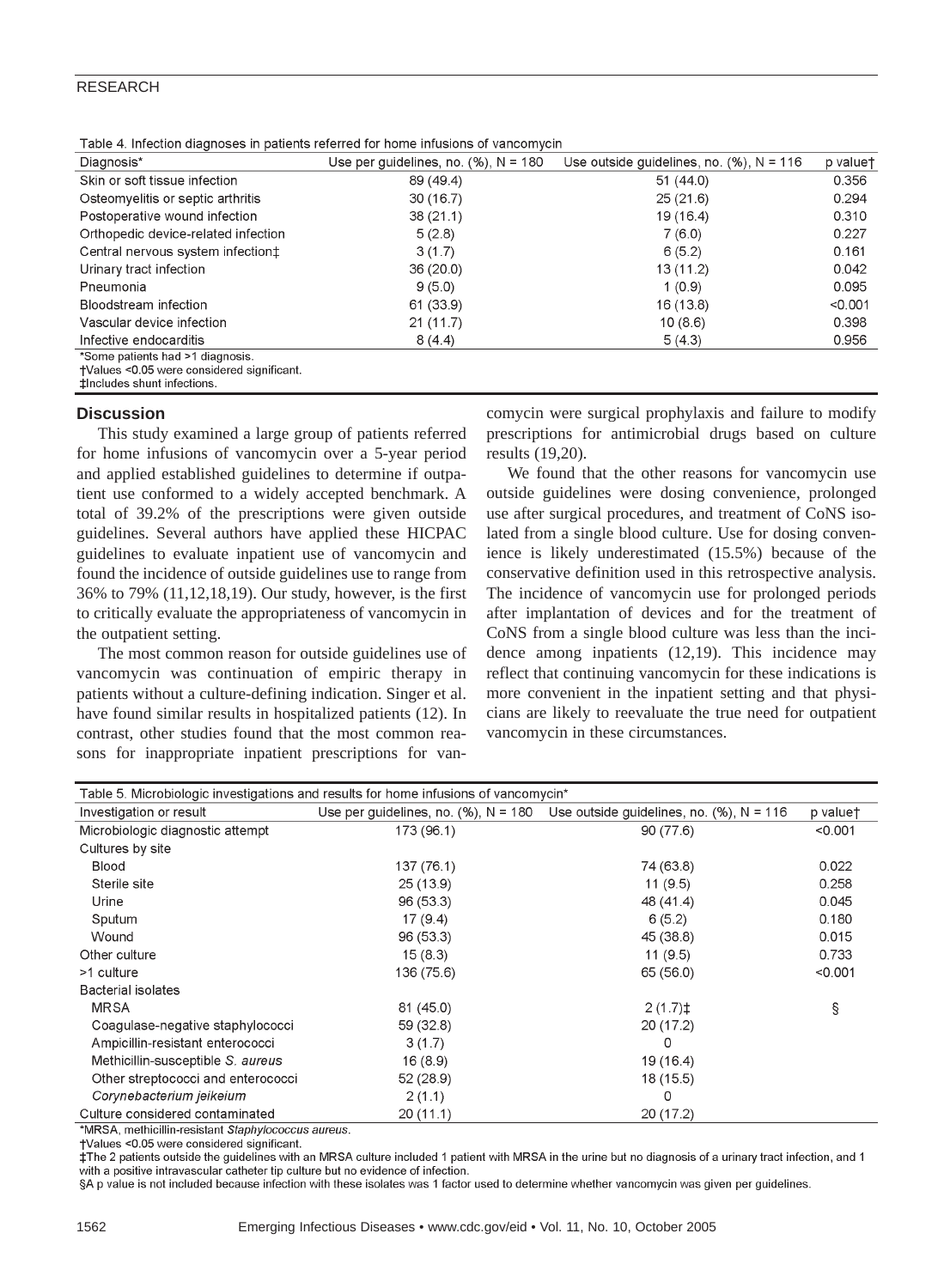Table 6. Factors associated with appropriate use of vancomycin by multivariate analysis using stepwise logistic regression analysis

| Variable                                | Odds ratio (95% CI)* | p value |
|-----------------------------------------|----------------------|---------|
| Attempt at a microbiologic<br>diagnosis | $5.93(2.26 - 15.54)$ | 0.0003  |
| Discharge from a medical<br>service     | $2.62(1.53 - 4.48)$  | 0.0004  |
| History of a malignancy                 | $3.02(1.40 - 6.53)$  | 0.0050  |
| Obtaining a wound culture               | 2.08 (1.19-3.64)     | 0.0107  |
| Age $< 65$                              | $0.50(0.26 - 0.094)$ | 0.0321  |
| *CI, confidence interval.               |                      |         |

Examined data showing the prescribing patterns of physicians demonstrate that patients discharged from a medical service are more likely to receive vancomycin appropriately. Of surgical subspecialists, orthopedic and neurosurgeons were more likely to prescribe vancomycin outside guidelines. These prescribing differences are consistent with the findings of inpatient vancomycin use evaluations (21–24). Although patients with a history of malignancy received vancomycin according to HICPAC guidelines, hematology/oncology was the only medical service not associated with appropriate use. These results suggest that the vancomycin-prescribing practices of certain subspecialists offer the opportunity for education regarding the existence of and rationale for such guidelines and targeted intervention to reduce unnecessary outpatient vancomycin usage (25). Only 6 patients with end-stage renal disease received vancomycin through homecare. Intuitively, one might expect more vancomycin use in this patient population; however, this finding probably reflects that these patients receive vancomycin during hemodialysis and, thus, do not require referral to home health. In contrast to other studies, consultation by infectious diseases physicians did not impact compliance (26–28). This finding warrants further examination to determine if infectious diseases physicians recommend vancomycin for use outside of HICPAC guidelines or if their recommendations are disregarded.

If a microbiologic evaluation was attempted, vancomycin use was more likely to follow guidelines. Obtaining wound cultures was also associated with appropriate use. A thorough microbiologic evaluation aids in clinical decision making. When clinicians have culture and susceptibility results, they are more likely to use vancomycin appropriately, particularly for patients with skin and soft tissue infections.

Patients >65 years of age were more likely to receive vancomycin per guidelines. The reasons for this are unclear but were not impacted by insurance status. This finding probably reflects that patients referred for intravenous antimicrobial drugs through homecare either have insurance that will reimburse for the service or have the ability to pay for the drugs.

This study had several limitations because of its retrospective nature. A substantial number of patients were classified in the compliant group on the basis of a reported allergy to β-lactam drugs. Because we were unable to determine the nature of reported allergies to penicillin, all allergies were assumed to be serious in nature. Thus, this study overestimates appropriate vancomycin use for this purpose. Another limitation of this analysis is the inability to account for the impact of vancomycin courses patients may have received before this study. Finally, this study does not address the financial consideration that influenced the choice of antimicrobial drug. Other investigators have explored this issue and found that the costs of outpatient vancomycin therapy are substantial (29). The patients in this study were preselected to the extent that they were able to receive vancomycin at home.

HICPAC guidelines were developed to promote judicious use of vancomycin in an attempt to curtail the spread of vancomycin-resistant enterococci and forestall the development of *S. aureus* with reduced susceptibility to glycopeptides. Although these guidelines were initially applied to the inpatient setting, the OPAT guidelines have recommended that they also apply to outpatients receiving vancomycin. Apart from vancomycin, however, the OPAT guidelines lack information regarding choices of antimicrobial drugs for outpatients. In addition, they do not clearly prioritize conscientious use of antimicrobial drugs above other considerations, such as cost and dosing convenience, when choosing outpatient therapy. These issues need to be addressed as the emergence and spread of antimicrobial-resistant gram-positive pathogens in the community continue to increase.

One in 1,000 patients in the United States is estimated to receive outpatient infusion of antimicrobial drugs each year (15). The trend toward increased inpatient acuity and shorter hospital stay will undoubtedly increase this practice. Our study on first-time referrals from 1 tertiary care hospital to its homecare agency represents only a subset of vancomycin use in the community. The propensity for readmissions and repeated referrals of these chronically ill patients must be considered when analyzing the impact of outpatient vancomycin use. In addition, vancomycin administered by other homecare agencies, extended care facilities, outpatient infusion centers, and outpatient dialysis centers all contribute to its burgeoning use outside the hospital. Our study indicates that further investigations into the consequences of this practice on individual persons and the community are warranted. Do the favorable pharmacokinetics and economic attributes of vancomycin that make it attractive for home infusion outweigh the potential consequences of unnecessarily broad-spectrum gram-positive coverage? Further studies are needed to address these issues if we are to understand the dynamics